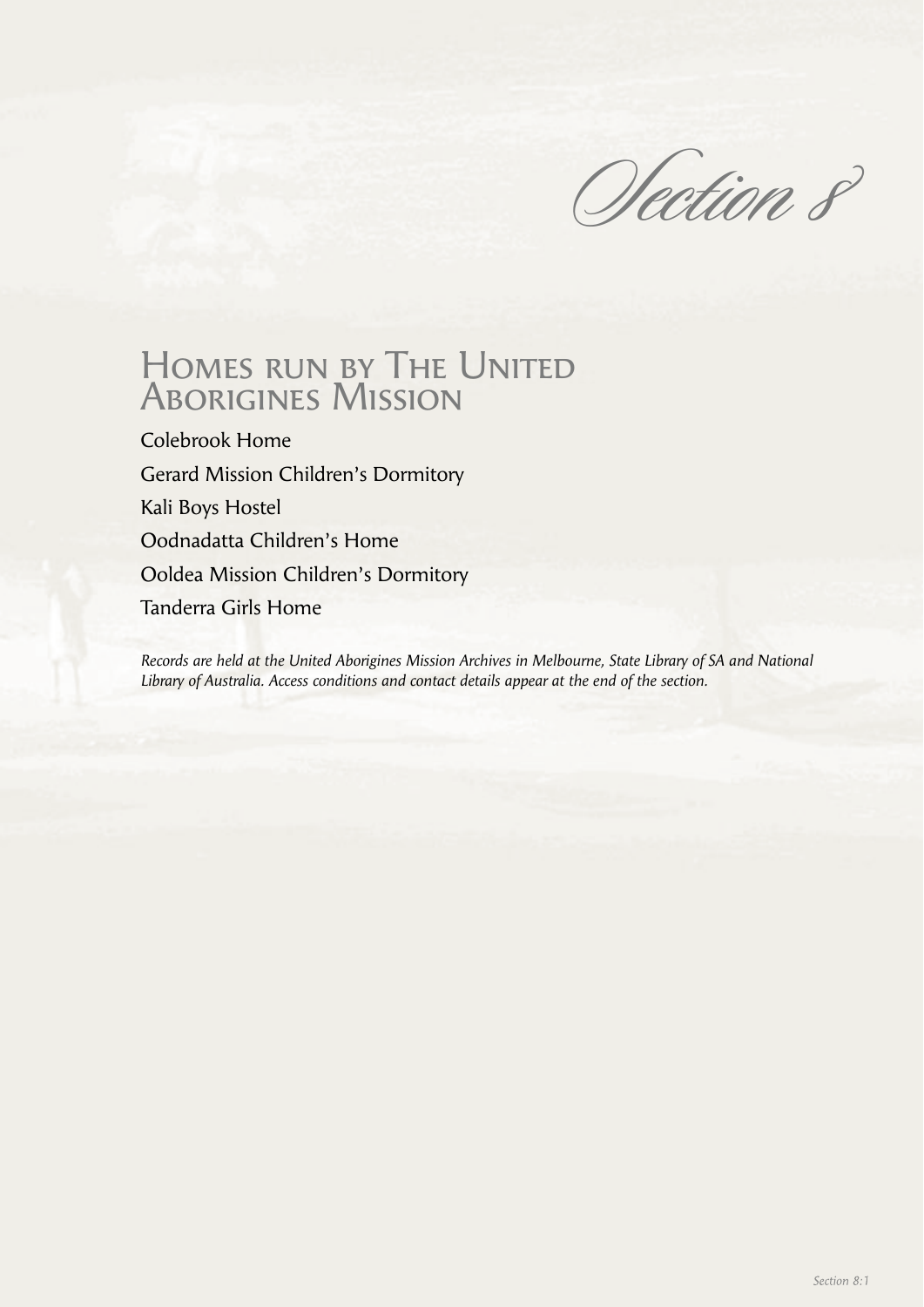Colebrook Home

# **See also Oodnadatta Children's Home**

*There was a lady who mainly looked after the girls. We could hear her coming towards the dormitories with her heels pit-a-patting on the verandah, going from room to room, checking on us. One of her duties was to settle us for the night. I can remember her at nights as she was kneeling and praying at the end of our beds, nodding off to sleep as she* 





*Buildings at Colebrook Quorn 1930 SLSA: B49352, Premises of the Colebrook Home for Aboriginal Children 1930 SLSA: B49356 Courtesy of the State Library of South Australia*

plucked her eyebrows with her fingers. She hardly had any eyebrows. It used to frighten me as she dozed off, *nodding her head sitting in the dark, this shadow…Another one of her duties was to wake the girls in the early hours of the morning to use the 'chambers', potties, for us to avoid wetting the beds. I dreaded the cold wintry mornings, as the potties were cold and cruel on our mana [buttocks]. This was one of her ritual duties that was done every night and morning. I did have a soft spot for her and her 'God Bless Girls', as she left the room. Reproduced with permission from the publisher. Extract from 'Kick the Tin' by Doris Kartinyeri, first published by Spinifex Press, Melbourne, 2000, p. 30-31.*

# *GENERAL INFORMATION*

## **Years of operation:** 1927-1981

**Also known as:** Previously Oodnadatta Children's Home Colebrook Children's Training Home, Quorn **Run by:** United Aborigines Mission [UAM]

**Address:** Quorn 1927-1944 Shepherds Hill Road, Eden Hills 1944-1971 Blackwood 1971-1981

## *HISTORY*

Colebrook Home, named for one of the founders of the United Aborigines Mission [UAM] in South Australia, first opened in Quorn in 1927 as an institution for Aboriginal children. The first Children's home run by the UAM had been established three years earlier in Oodnadatta by missionary, Miss Annie Lock. Initially housed in an iron shed, the children were then moved to a small cottage purchased by the UAM in 1926. The following year the twelve children resident in the home were brought to Quorn, along with Matron Ruby Hyde who had been caring for the children since 1925. The children were relocated in order to remove them from the influence of their families so that they could be more easily assimilated into white society. As missionary Violet Turner described in her history of Colebrook at Quorn, the UAM believed the children needed to be in a place where 'they could no longer see the *[sic]* natives or hear the sounds of corroborree'. It also aspired to raise children in a Christian environment. For many years Matron Hyde, a graduate of the Melbourne Bible Institute, ran the home with the assistance of Sister Rutter who had migrated from England.

The initial home site was plagued by inadequate water supply, so in 1933 it was moved to another location where the water situation was marginally better. In 1944, after drought caused further severe water restrictions, the Government gave permission for the UAM to establish a home in Adelaide.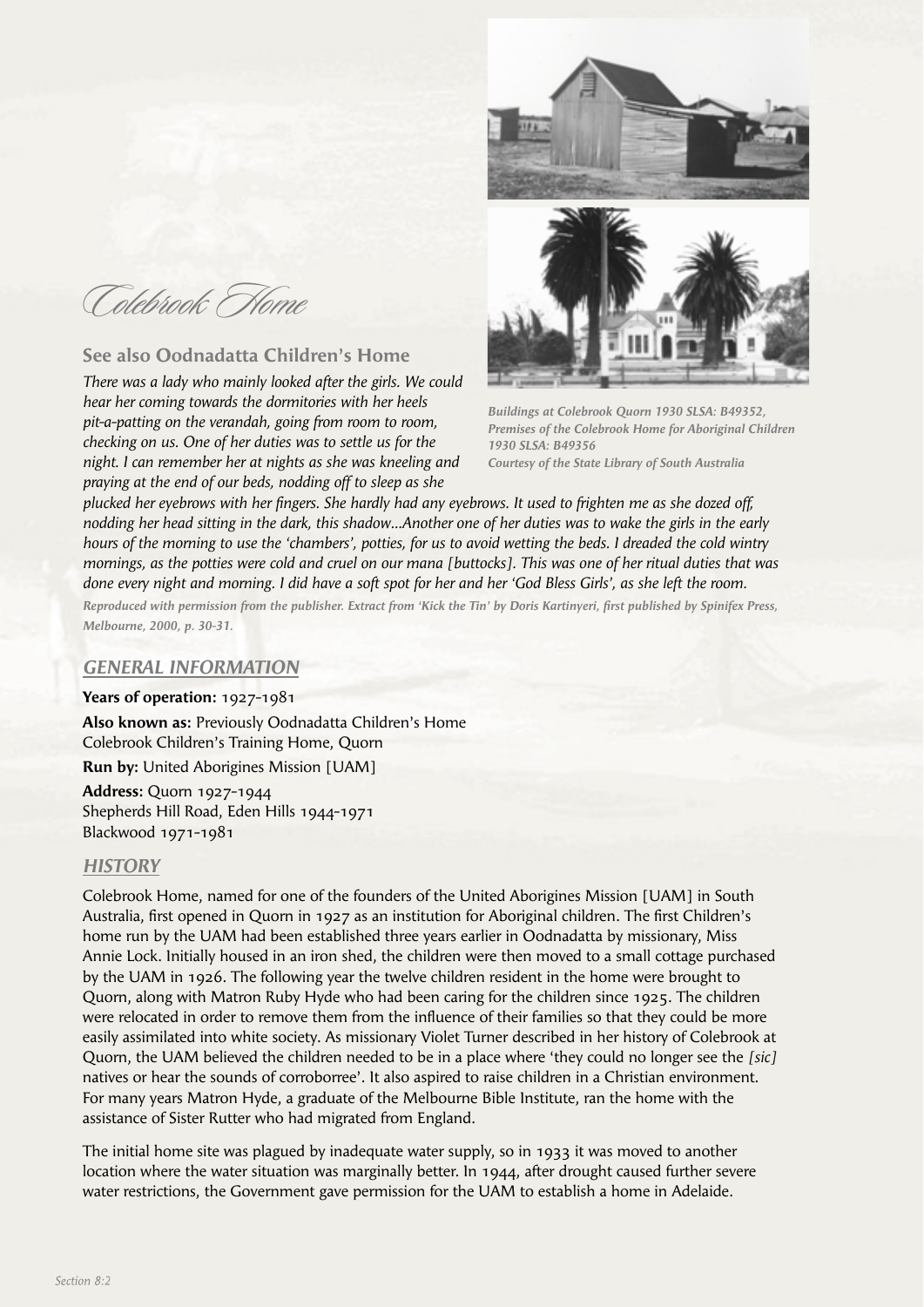That same year the Mission took up a lease on a ten-acre (4 hectares) property at Eden Hills, a southern suburb of Adelaide. This property included a building which was transformed into children's dormitories. By 1950 more than fifty children were resident. Until 1953 they were schooled within the home. After that year they were accepted into the local Blackwood Primary School. In 1952, as a result of a split within the UAM, Sisters Hyde and Rutter left Colebrook to start their own hostel for girls, Tanderra. Colebrook, which had been under stable and constant management for 27 years, was then run by a succession of superintendents.

In 1972, because of low numbers, the home and the remaining children moved to a nearby cottage in Blackwood and the building at Eden Hills was demolished. In 1981 Colebrook was officially closed. During the fifty-four years of its existence Colebrook



*Colebrook Home, Eden Hills 1957, Colebrook Home Eden Hills 1962, Photos by E Finck, Courtesy of Colebrook Tji Tji Tjuta. Colebrook Memorial 2005, Courtesy Kay Goodman-Dodd*

was 'home' to over 350 children. After the closure a number of former residents came together to form the Colebrook *Tji Tji Tjuta.* In conjunction with the Blackwood Reconciliation Group, this group secured funding to erect a memorial at the Eden Hills site. It serves as a monument to the many children who went through the home. The figure of a weeping mother serves as a testament to the many mothers whose children grew up without them.

*Drawn from Christobel Mattingley & Ken Hampton, 'Survival in our own land: 'Aboriginal' experiences in 'South Australia'*  since 1836', (Wakefield Press, Adelaide 1988) p. 211-219; Violet Turner, 'Pearls from the deep: the story of Colebrook Home *for Aboriginal children, Quorn SA', (UAM, Adelaide, 1936), p. 35 and David Hollinsworth and Janet Craig 2003, 'Aboriginal Missions in South Australia'. (Nunkuwarrin Yunti of SA, Adelaide), p. 17.*

# *THE RECORDS*

- United Aborigines Mission Archives, Melbourne
- <sup>l</sup> Colebrook *Tji Tji Tjuta*
- National Library of Australia
- State Library of SA

## **ADMISSION RECORDS - United Aborigines Mission Archives, Melbourne**

#### **Admission register**

- <sup>l</sup> **Title** *Colebrook Home Register, 1941*
- **Date range**  $1941-1948$
- **Appearance** Quarto size exercise book.
- **Contents** Handwritten register initially divided into hand-ruled columns with registration number, surname and Christian names of child, date and place of birth, details of parents and column for additional information. Layout changes later, but similar information about each child is recorded.
- **Notes on contents** Original format runs p.1-6. Additional information includes date of leaving, whom taken by and date when received at the home. A blank section after page six is followed by a new title page, *Register 1946*. Later entries are then divided into *Girls, Boys* and *New Arrivals.* Last half of register is blank.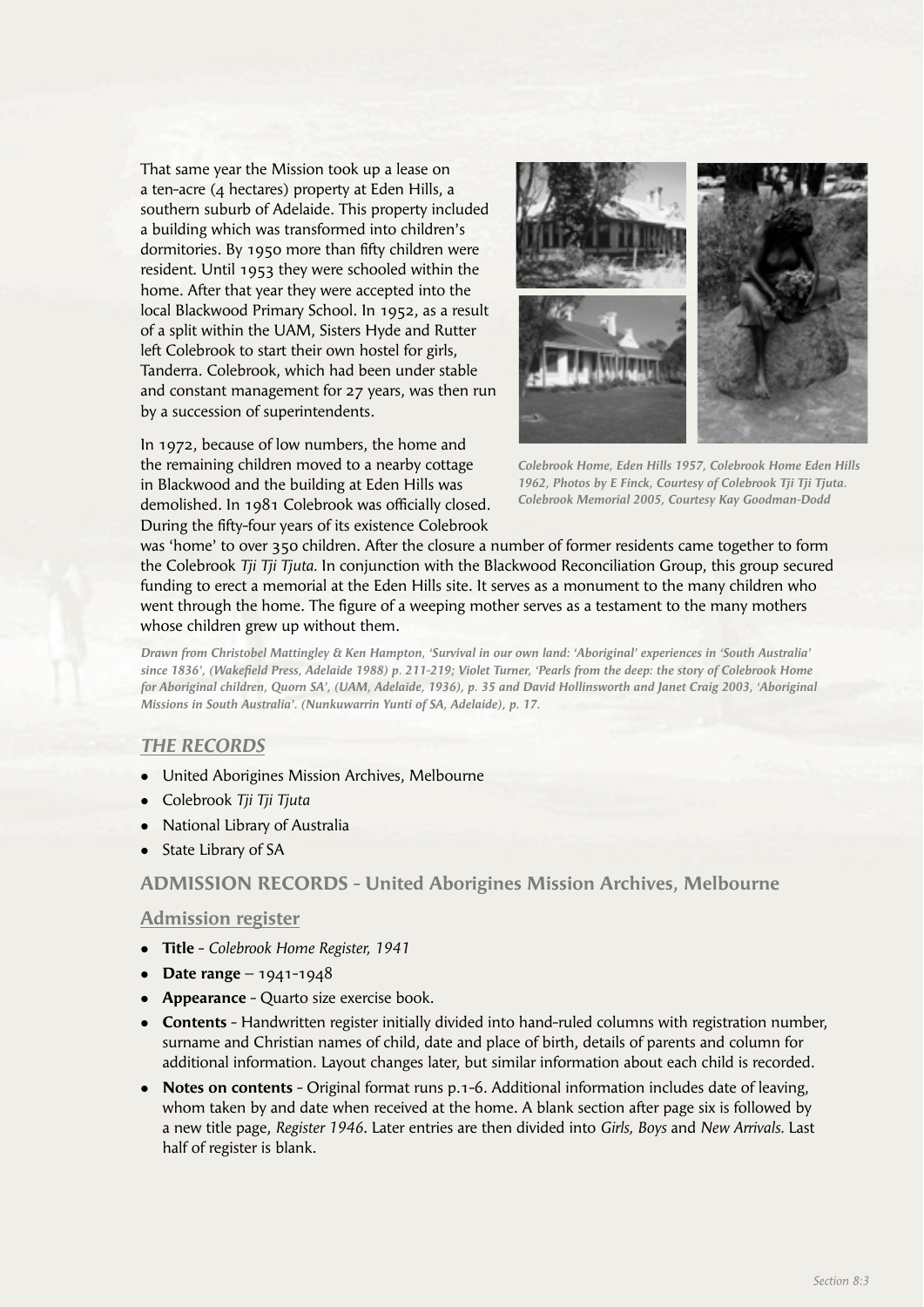# **Children's records**

- <sup>l</sup> **Title** *Children's records and/or Old Colebrook Home records (previously held at the home)*
- **•** Date range 1920s-1980s
- **Appearance** System cards filed alphabetically in small metal box labeled on outside and inside as above. Front two sheets of paper give list of names of children (1963) for Child Endowment. First two cards in box have 1974 admission dates. A divider marked *Oodnadatta* follows. Information on third and subsequent cards is referenced as 'copied from Oodnadatta Admissions and Discharges'. Box also includes a set of smaller typed cards for same children with brief health records and notes on home transfers. Box also contains polio immunisation record cards and clinic cards for the Adelaide Children's Hospital. Note dated 1958 at back of box relates to children brought from Gerard to Colebrook for a holiday but who, due to staff shortages at Gerard, stayed on longer.
- **Contents** System cards have handwritten columns recording: (1) Surname, (2) Christian name, (3) Date of birth, (4) Place of birth, (5) Admitted, (6) From, (7) Mother's name, (8) Father's name, (9) Address, (10) Discharged, (11) Destination, (12) Other remarks.
- **Notes on contents** (12) Other remarks includes information relating to health, immunizations, death of parents, availability for adoption, holidays and transfers between homes, siblings, work, information on birth. Receipts, letters, and reports from Department of Community Welfare are sometimes attached to cards.

# **Admission cards - Colebrook** *Tji Tji Tjuta*

- **Date range** Primarily 1950s-1960s
- **Appearance** Fifty-five small system cards, some typed, some handwritten.
- **Contents** Cards include: (1) Surname, (2) Christian name, (3) Birthday, (4) Birth place, (5) Admission date, (6) Mother's name, (7) Father's name, (8) Address, (9) Remarks.
- **Notes on contents** (9) Remarks: include admittances to hospital, information about x-rays, transfers to other homes, information about schooling, notes on health, information about adoption (with names of adoptive parents deleted), information about siblings, date of discharge and where discharged to. These cards were kept by Mr E Finck, Superintendent.

## **OTHER RECORDS – United Aborigines Mission Archives**

#### **Correspondence files, Colebrook**

Three lever arch folders and two manila folders as follows:

- <sup>l</sup> **Title** *Colebrook Dec '47-Feb '58*
- **Archive reference** Box 45, Colebrook
- **Date range**  $1947-1958$
- **Appearance** Lever arch folder containing mostly incoming correspondence and other miscellaneous documents.
- **Contents** Incoming letters primarily addressed to Pastor Samuels, Secretary of the UAM. Most relate to children and mention names, activities, needs and children's behaviour. Correspondence and documents include: (1) Letters about children's holidays such as people offering to have children, letters confirming arrangements and correspondence from parents requesting permission to have children home for holidays; (2) Letters from foster parents about children in their care; (3) Letters to Pastor Samuels written by children, as well as letters written to children in the home from their parents and siblings; (4) List of children and their ages for 1947 and for December 1956; (5) Lists of children attending events; (6) Letters and reports dated 1950s from Superintendent Hill concerning conditions in home. Reports dated 1954, 1955 and 1956 include information about children, their health and activities.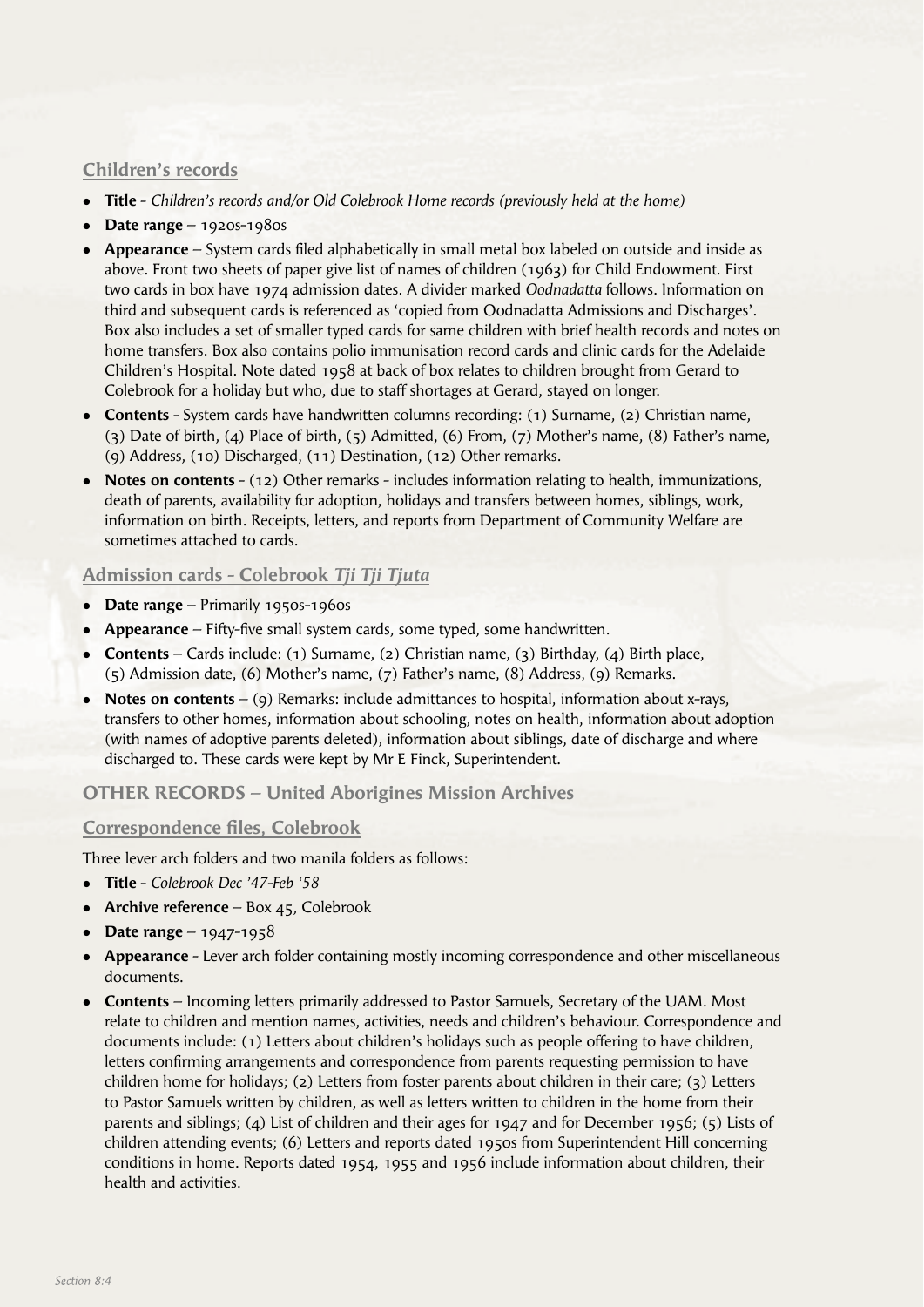- **Archive reference** Box 45, Colebrook
- <sup>l</sup> **Title** *Colebrook 1949-81*
- **•** Date range 1949-1981
- **Appearance** Lever arch folder containing outgoing and incoming correspondence and other miscellaneous documents.
- **Contents** Copies of outgoing correspondence from Pastor Samuels and Superintendent Hill and some incoming correspondence, particularly from Superintendent Finck, 1950s. Correspondence and documents include: (1) 1951 letter re whereabouts of child, relating to regular transfers of children between Colebrook Home and Gerard Mission; (2) Copies of Minutes of UAM board; (3) Interview with Superintendent Finck (1957) about discipline of children and correspondence between Pastor Samuels and Superintendent Finck on this subject; (4) Reports from Superintendent Finck; (5) Letters from Pastor Samuels to various children; (6) Some individual school reports, 1960s; (7) Correspondence regarding appointments and resignations of staff and superintendents.
- **Archive reference** Box 45, Colebrook
- <sup>l</sup> **Title** *Colebrook Home, Inwards 1958-62*
- **•** Date range  $1958-1962$
- **Appearance** Lever arch folder containing outgoing and incoming correspondence and other miscellaneous documents.
- **Contents** Correspondence and documents include: (1) Letters requesting children for holidays; (2) Letters from children to Pastor Samuels; (3) Lists of children in home, 1955, 1961 and 1962 with ages; (4) Letter from Superintendent Finck re allowed activities of children; (5) Letter from Superintendent Finck, 1962, outlining children's home routine; (6) Letters from parents to children; (7) Monthly reports from 1960s including comments about children.
- **Archive reference** Box 45, Colebrook
- <sup>l</sup> **Title** *SA Colebrook Home, 1947-1948*
- **•** Date range  $1947-1948$
- **Appearance** –Manila folder containing copies of outgoing correspondence.
- **Contents** Letters from Pastor Samuels, mostly to Brother Eaton who was in charge of the Home during this period. Includes list of children and ages for 1947.
- **Archive reference** Box 45, Colebrook
- <sup>l</sup> **Title** *Colebrook*
- **Date range** not known
- **Appearance** Manila folder of loose correspondence.
- **Contents** Correspondence relating to the 'Edwardstown Colebrook Home Landscape Scheme' fundraising appeal.

## **OTHER RECORDS – State Library of SA**

- **Archive reference** SRG 139/15
- <sup>l</sup> **Title** *Records of the Aborigines Friends Association/Reports*
- **•** Date range 1925-1962, 1976
- **Contents** Reports of visits to institutions, northern areas and missions. This includes some reports on visits to Colebrook Home.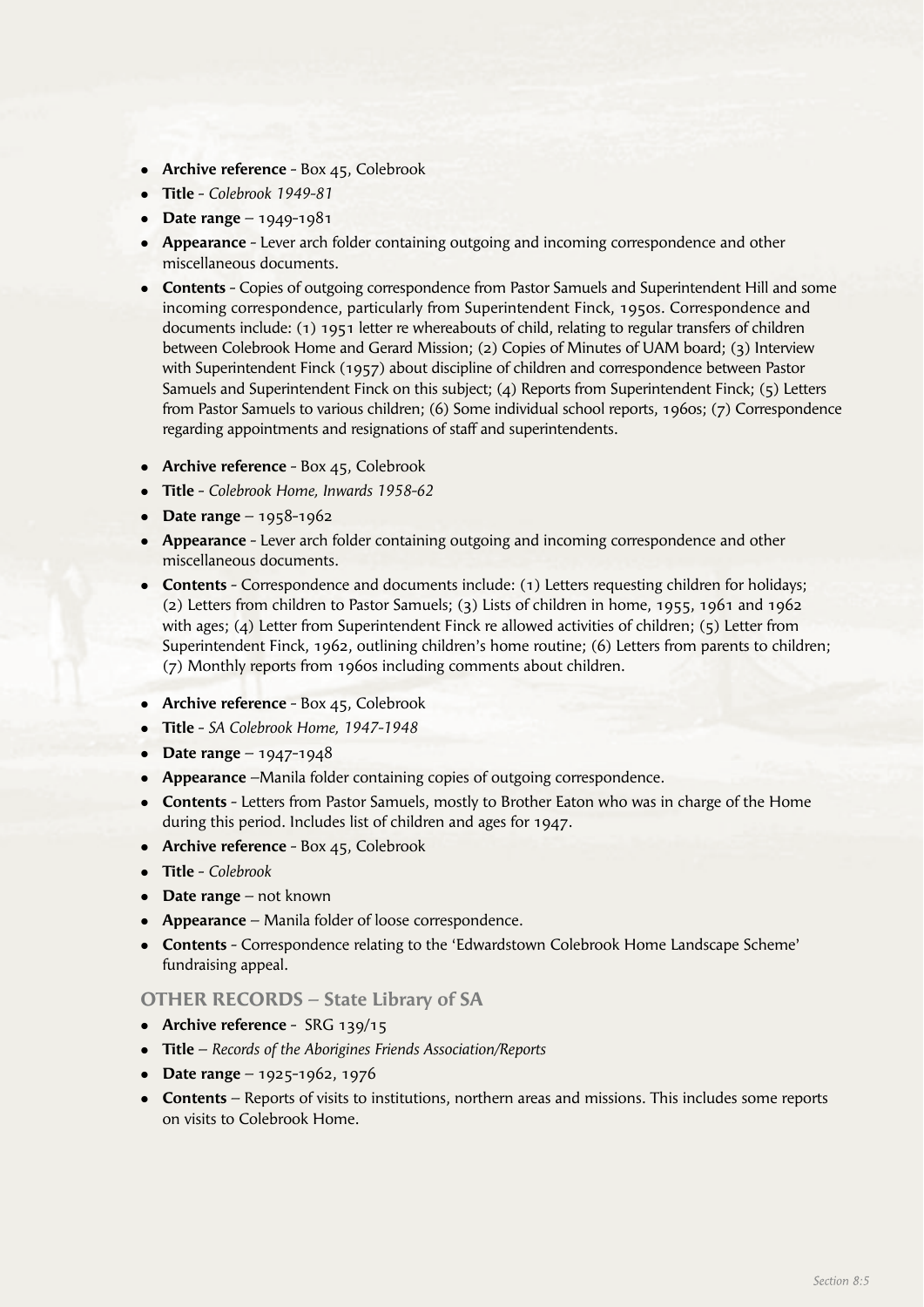# **PHOTOGRAPHS – United Aborigines Mission Archives**

- **Archive reference** Box labelled *Finniss Springs/Colebrook/Nepabunna B*
- **Date range** 1930s-1960s, many undated.
- **Appearance** Two photograph albums and many loose black/white and colour photographs.
- **Contents** (1) Album 1 contains photos of Colebrook Home at Quorn and at Eden Hills including buildings, children and staff. (2) Album 2 begins with potted history of Home then follows with individual pages for each child with details of child (including name, date and place of birth, admission date, parents' names, address, remarks re health and schooling) and photograph. Not all entries include photographs. Album then records details from School reports, 1969. (3) Loose photos include buildings, staff and children at Quorn and Eden Hills, school photos from Blackwood Primary School and miscellaneous unlabelled photos.

## **PHOTOGRAPHS – State Library of SA**

- **Archive reference** PRG 769
- <sup>l</sup> **Title** *Faith Thomas*
- <sup>l</sup> **Date range** 1929-1943, 1957
- **Appearance** Four albums of photographs compiled by Sisters Hyde and Rutter, former matrons of Colebrook Home, and bequeathed to Faith Thomas.
- **Contents** Typescript outline of whole collection at beginning of first volume. Names of some children and adults appear in captions, together with location and probable year. Includes photographs of Colebrook Home at Quorn.

## **MOTION PICTURES – State Library of SA**

- **Archive reference** PRG 764/10
- **Title** *SA Places and Events (motion picture)*
- **Date range**  $-1936$
- **Appearance** Cine film taken by Hubert A Gerard available on VHS video.
- **Contents** Footage taken by Mr A E Gerard including views of Colebrook Home at Quorn and children and staff involved in various activities. Also includes footage of the children on a visit to Adelaide.

## **ORAL HISTORY – National Library of Australia**

Interviews conducted for the Bringing Them Home Oral History project include some with former residents and staff of Colebrook Home at Quorn and at Eden Hills. For example:

#### **Former residents:**

ORAL 5000/117: Interview with Irene James ORAL TRC 5000/128: Interview with Martin Dodd ORAL TRC 5000/167: Interview with Catherine Appleton ORAL TRC 5000/210: Interview with Clara Coulthard ORAL TRC 5000/223: Interview with Doris Kartinyeri ORAL TRC 5000/262: Interview with Avis Gale

ORAL TRC 5000/286: Interview with Nancy Kemp-Howard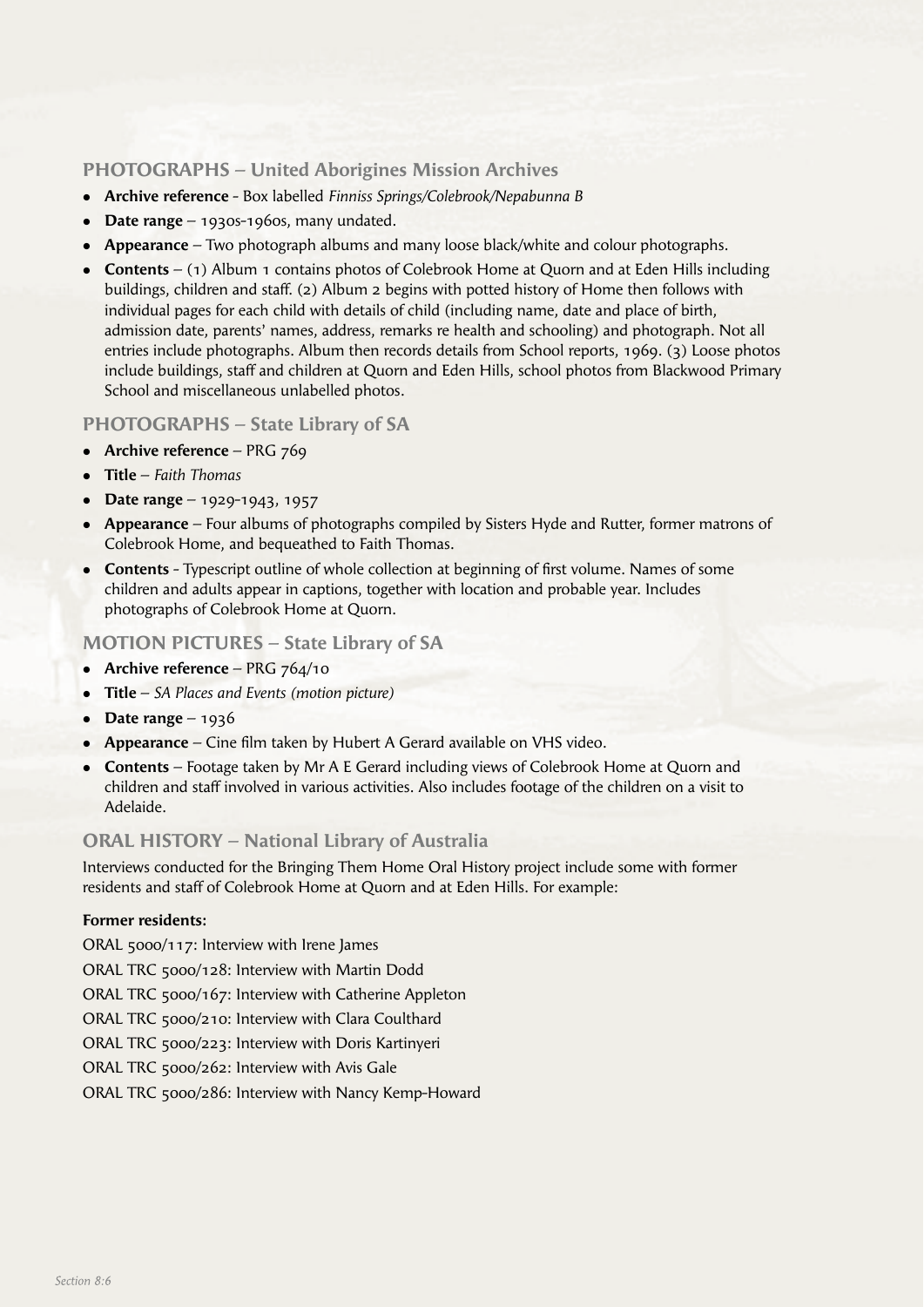#### **Former staff:**

ORAL TRC 5000/253: Interview with Ngitji Ngitji Tur (Mona Kennedy) – former staff ORAL TRC 5000/254: Interview with Eric and Minnie Finck – former superintendents ORAL TRC 5000/255: Interview with Patricia Lear and Frances Shute

Other interviews held in the National Library Oral History Collection also concern Colebrook Home. Check the online catalogue, www.nla.gov.au, for details.

#### **REPORTS – State Library of SA**

Annual Reports of the Aborigines Protection Board [Aboriginal Affairs Board] *Parliamentary Papers, South Australia, 1939-1969*

Reports appearing in Parliamentary Papers include summaries of developments at missions, stations and homes where Aboriginal people, under the control of the government, were living. Each report includes a section on the United Aborigines Mission with information about Colebrook Home.

#### **BOOKS**

E R Finck, *God is faithful: A leaf in the life of Colebrook Home* (Unpublished typescript, 1988) Available from State Library of SA.

Doris Kartinyeri, *Kick the tin,* (Spinifex Press, Melbourne, 2000)

Christobel Mattingley & Ken Hampton, *Survival in our own land: 'Aboriginal' experiences in*  'South Australia' since 1836, (Wakefield Press, Adelaide 1988)

Violet Turner, *Pearls from the deep: the story of Colebrook Home for Aboriginal children, Quorn, SA*  (United Aborigines Mission, Adelaide, 1936)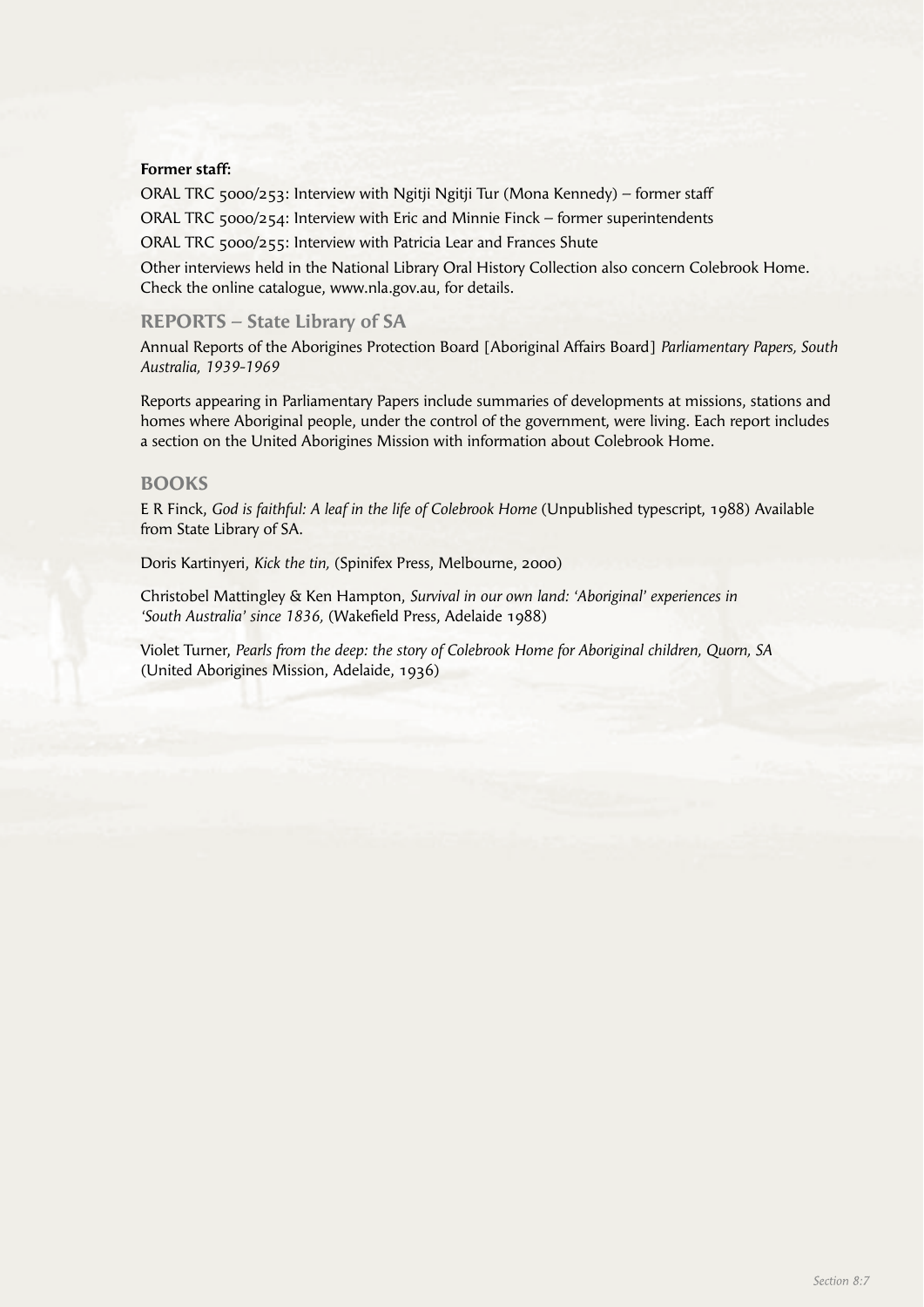Gerard Mission Children's Dormitory

*We are opening a new Mission Station on the river Murray known as Gerard and one of the conditions of residence is that all children shall be under our control…We will feed the children three times daily on the best food until our Dormitory is built and then the children will go into residence there. We will buy most of their clothing and they will be taught in school by our missionaries.* 

*Letter from Secretary of the UAM to the Deputy commissioner of Child Endowment 7/1/1946 Box 51, UAM Archives, Melbourne.*

#### *GENERAL INFORMATION*

**Years of operation:** 1946-1961 **Also known as:** No other names **Run by:** United Aborigines Mission [UAM] **Address:** Gerard Mission, near Loxton, SA

#### *HISTORY*

In April 1945 the United Aborigines Mission [UAM] purchased 5800 acres (2348 hectares) of land near Loxton with the intention of establishing a new mission station. The mission was named Gerard in honour of the South Australian President of the UAM. For some years the UAM had been seeking a new location to house children, particularly from their Swan Reach Mission which had been established in 1926. The secretary of the UAM had advised the Minister of Public Works in September 1942 that he believed 'the Dormitory system for the children in a different atmosphere is the only way to develop the moral and spiritual character of the child'. A children's dormitory was therefore an integral part of the new Gerard Mission. Fifteen children were initially accommodated in a temporary camp while the dormitory and other mission building were being constructed. All of these children came from Swan Reach except for five boys brought from Ooldea. The dormitory always housed a small number of children. In 1949 there were eleven children in the home. By the mid 1950s nine were accommodated. At that time the children attended the local Winkie school.

In 1961 control of the mission was handed over to the State Government and the dormitory was closed. The remaining children were moved to Colebrook Home in Adelaide. In 1974 the reserve came under the control of the Gerard Council run by Indigenous residents.

*Drawn from Christobel Mattingley & Ken Hampton, 'Survival in our own land: 'Aboriginal' experiences in 'South Australia' since*  1836', (Wakefield Press, Adelaide 1988) p. 221 & 225 and miscellaneous correspondence, UAM Archives.

#### *THE RECORDS*

- United Aborigines Mission Archives, Melbourne
- National Library of Australia

#### **ADMISSION RECORDS**

No specific admission records for the Gerard Mission children's dormitory have survived. Child endowment claim records give some admission details.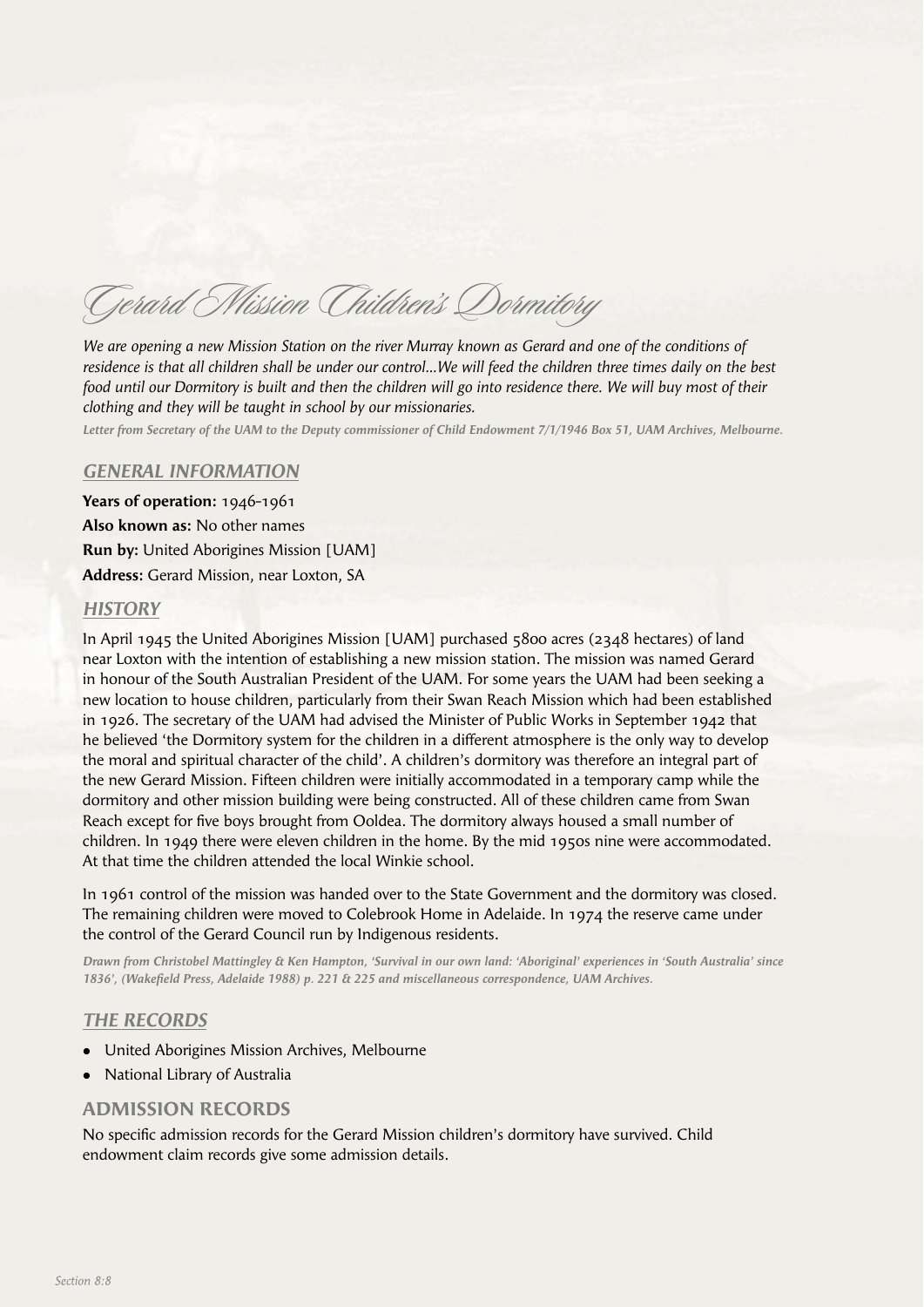# **OTHER RECORDS - United Aborigines Mission Archives**

#### **Child endowment records**

- **Archive reference** Box A, Children and Aboriginal Reports, SA
- $\bullet$  **Date range** 1940s-1950s
- **Appearance** Four manila folders with a series of types of claim form for child endowment and other related documents.
- **Contents** Records concern children in all UAM homes, not just dormitory at Gerard. Forms provide (from sample Child Endowment Claim Form 1951): (1) Number, (2) Surname, (3) Christian name, (4) Date of birth, (5) Place of birth, (6) Father's full name, (7) Mother's maiden surname, (8) Mother's Christian name, (9) Additional information.
- Notes on contents Box also contains some miscellaneous lists of dormitory children from the same period. These mostly provide only names and ages of children.

## **Correspondence files, Gerard**

The main collection of records relating to Gerard Mission held at UAM Archives consists of two boxes containing a series of correspondence files.

- **•** Archive reference Box 72
- **Date range**  $-$  1945-1987 (with gaps)
- **Appearance** Ten folders of various sizes comprising incoming and outgoing correspondence.
- **Contents** Letters, reports and other documents addressing many subjects including: (1) General running of the children's dormitory, (2) Repairs and maintenance, (3) Food and clothing requirements, (4) Children's health, (5) Staff changes and letters from staff to Secretary of the UAM, (6) Fortnightly, monthly and yearly reports from the Mission superintendent which include mention of the dormitory, (7) Correspondence relating to individual children. Correspondence on various subjects sometimes refers to children by name.
- **Archive reference** Box 86
- Date range  $1947-1972$
- **Appearance** Nine folders of various sizes comprising incoming and outgoing correspondence.
- **Contents** As above, documents relate to many different subjects. Regular reports from the Superintendent of the Mission, Mr Bateman (particularly from 1950s-1970s) include comments on named children being admitted or discharged from the dormitory.
- **Archive reference** Box 51, Murray River Mission
- **Date range** Not known
- **Appearance** One lever arch folder of correspondence.
- <sup>l</sup> **Contents** Letters to and from Commonwealth Railways. A small number of documents relate to the establishment of the Gerard Mission and general claims for child endowment, not including names.

#### **ORAL HISTORY – National Library of Australia**

Interviews conducted for the Bringing Them Home Oral History project include some with former residents of Gerard Mission Children's Dormitory. These include:

ORAL TRC 5000/167: Interview with Catherine Appleton ORAL TRC 5000/258: Interview with Sid Graham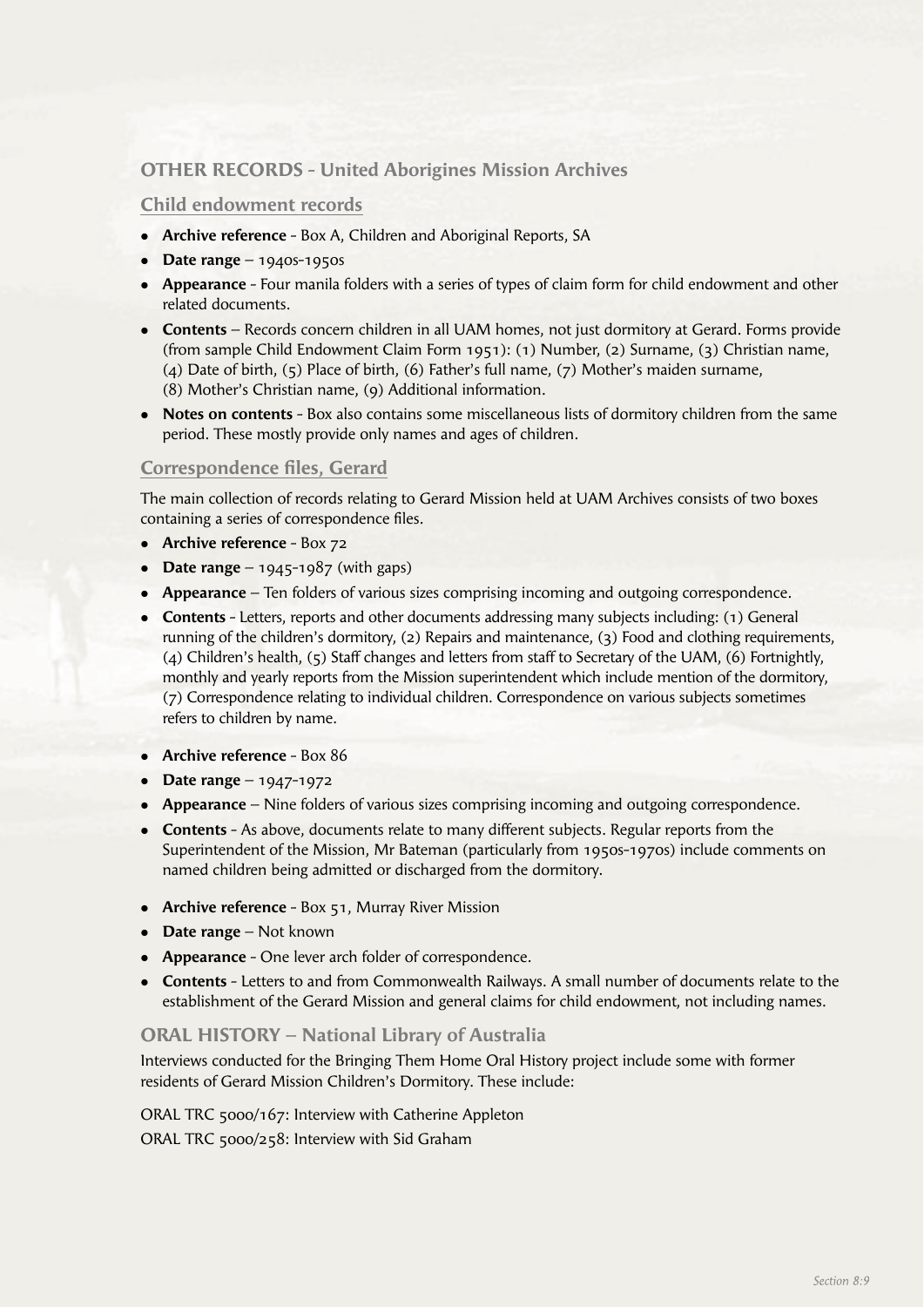# **REPORTS – State Library of SA**

Annual Reports of the Aborigines Protection Board [Aboriginal Affairs Board] *Parliamentary Papers, South Australia, 1939-1969*

Reports appearing in Parliamentary Papers include summaries of developments at missions, stations and homes where Aboriginal people, under the control of the government, were living. Each report includes a section on the United Aborigines Mission with information about Gerard Mission.

## **BOOKS**

Christobel Mattingley & Ken Hampton, *Survival in our own land: 'Aboriginal' experiences in 'South*  Australia' since 1836, (Wakefield Press, Adelaide 1988)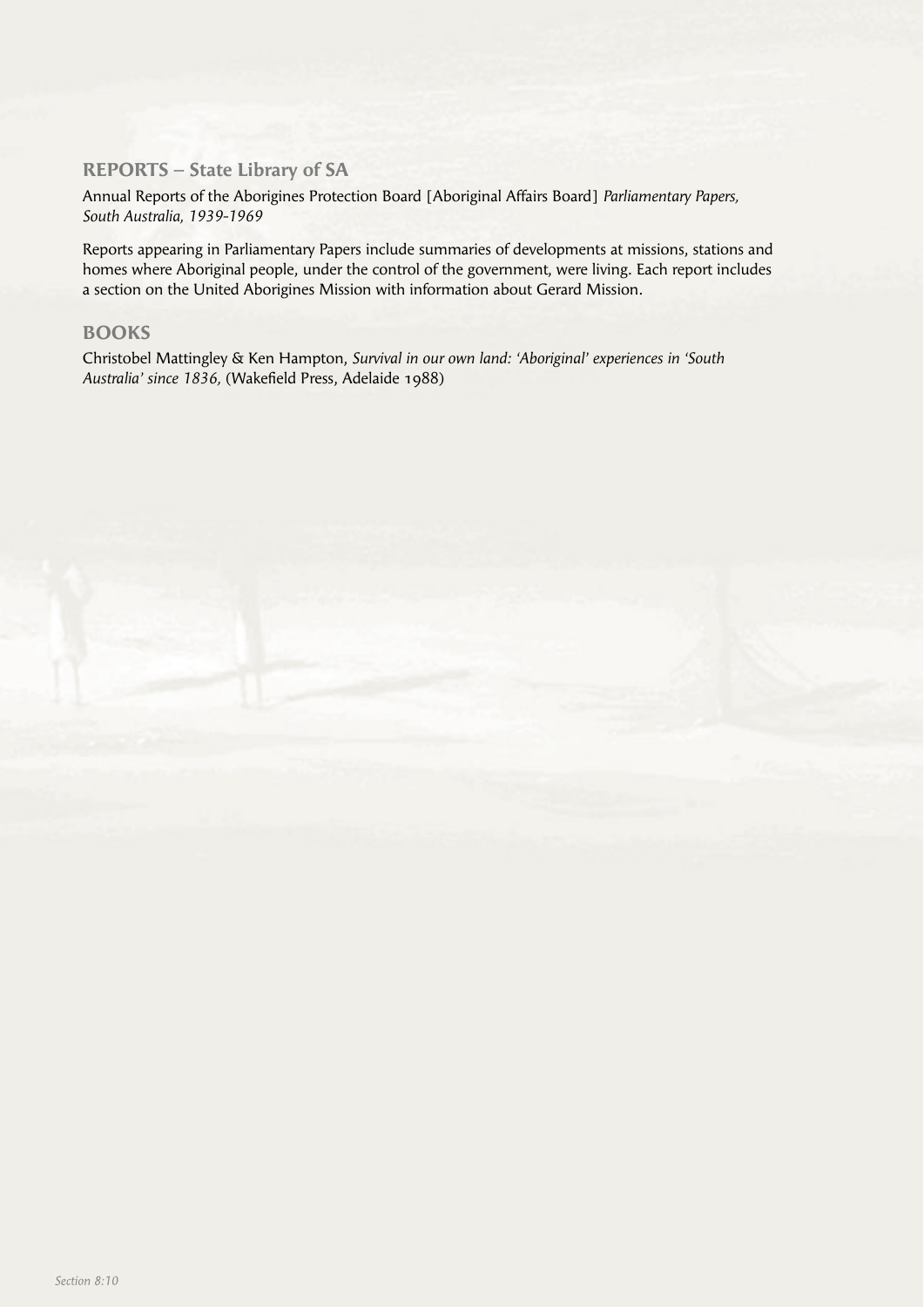Kali Boys Hostel

## *GENERAL INFORMATION*

**Period of operation:** 1971-1977

**Also known as:** No other names

**Run by:** United Aborigines Mission [UAM] under the control of the Department for Social Welfare and Aboriginal Affairs and its successors

**Address:** Westbourne Park

## *HISTORY*

This hostel opened on 24 May 1971 as accommodation for Aboriginal boys attending secondary school. The United Aborigines Mission (Federal) ran Kali under the control and supervision of the Department. The Hostel had been opened previously but closed at the end of 1970 because of lack of staff. When it reopened in 1971 four boys were admitted.

#### Kali closed on 7 February 1977.

*Drawn from 'Annual Report of the Department of Social Welfare and Aboriginal Affairs', 1971 and 'Annual Report of the Department for Community Welfare', 1977.*

#### *THE RECORDS*

Records yet to be located.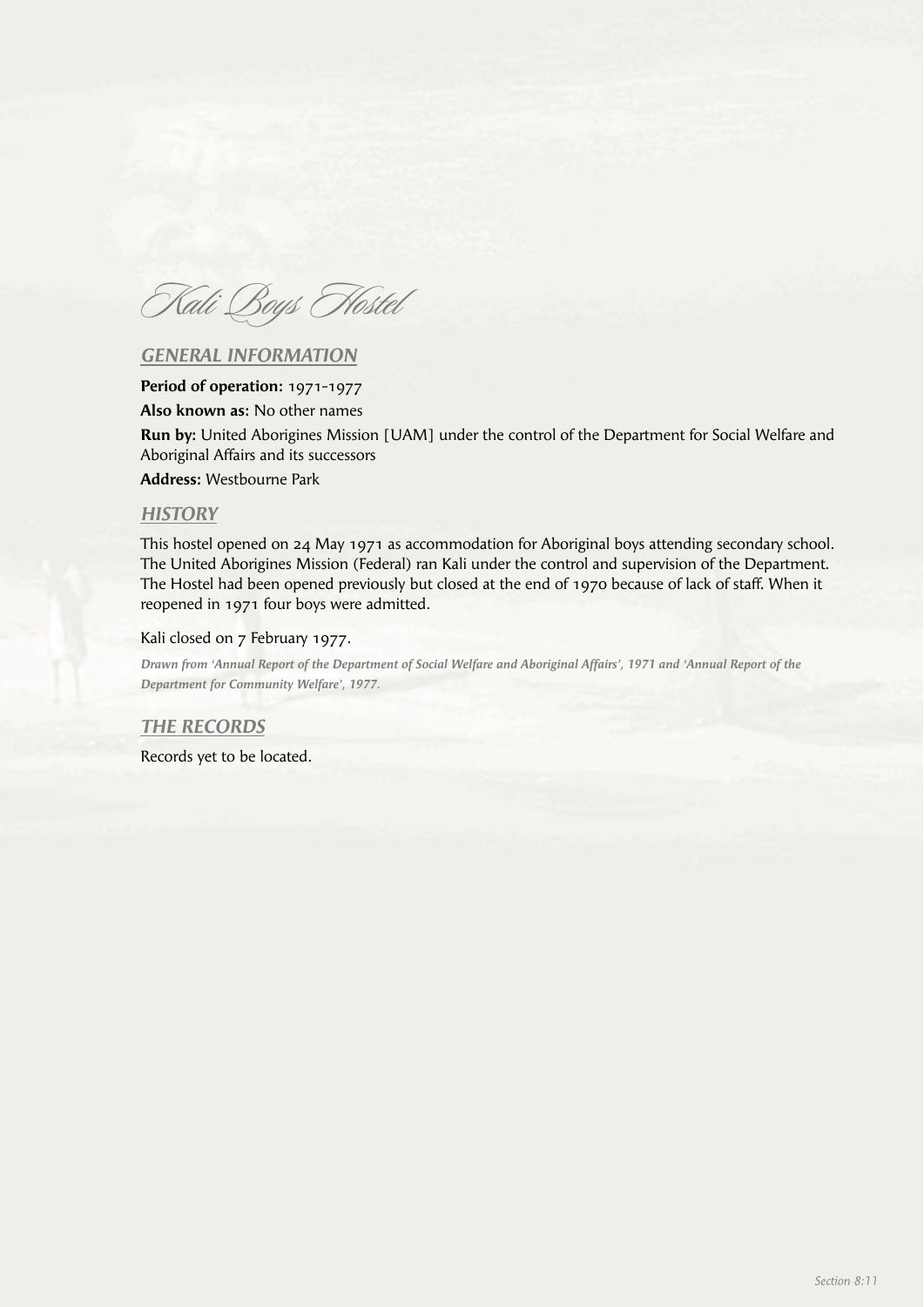Oodnadatta Children's Home

*When the Mission opened, my Mother and her relatives put their children in the Mission for safe-keeping. My mother had requested that the children should never be removed from the Oodnadatta Mission…My time in the Oodnadatta Mission was a happy one. No children in the home run by Tjilpi [old man] and Kunga [woman] Wiley were abused. We were treated as their own children. We were punished by doing work like peeling potatoes – doing work we didn't like – but we were never strapped or beaten. I remember three of us girls were very naughty, so we were told to scrub and polish the fl oor until it shone. We would stand on the polishing rags, then slide up and down the kitchen and dining room floor. I became a wonderful game rather than being punishment. The boys had to cut wood, water the trees and clean the yard. All the children loved Tjilpi and Kunga Wiley and we all cried when our dear missionaries left Oodnadatta through ill health. One dark cold morning I was awoken from my bed, told to get up and get dressed, and with my two brothers, was then taken to the Ghan to travel to Adelaide with one unknown person. We were left at Colebrook home unable to remember who took us or where we were. My Mother's request that was made in the beginning was broken.*

*Nancy J Howard 'Makayi'*

#### *GENERAL INFORMATION*

**Years of operation:** 1924-1964 **Also known as:** No other names **Run by:** United Aborigines Mission [UAM] **Address:** Oodnadatta, SA

### *HISTORY*

Oodnadatta was the first mission station established by the United Aborigines Mission in South Australia. Missionary Miss Annie Lock, started the children's home in 1924. Initially housed in an iron shed, the children were soon moved to a small cottage purchased by the South Australian Council of the UAM in 1926. The following year the twelve children resident in the home were moved to Quorn along with Matron Ruby Hyde who had been caring for the children since 1925. In 1948 a measles epidemic in the area aroused the concern of Dr Charles Duguid. He encouraged the establishment of a home to care for Aboriginal children who might be afflicted with the disease. That year the South Australian Council of the UAM, which in 1947 had legally separated from the Victorian-based Federal body, reopened the Oodnadatta Children's Home. Mr Noel and Mrs Iris Wiley ran the home initially caring for twelve children. During 1949-1950 more children were admitted and the new superintendents, Mr and Mrs Turnbull, cared for fifteen residents with the assistance of two Aboriginal helpers. Reverend L Reece and his wife took charge from 1951. From the mid 1950s until the closure of the home, Ruth Bullpit (later Tuffin) was housemother. She cared for between thirteen and seventeen children, usually with the help of an assistant. Until 1956 Aboriginal children were prohibited from attending the Oodnadatta school. Children living in the home were therefore educated by missionaries at the Mission School. The home at Oodnadatta closed in 1964.

*Drawn from A E Gerard, 'United Aborigines Mission (of Australia): an outline of the history of the mission particularly in South Australia' (Adelaide, 1950); John Dallwitz & Daniel Fazio, 'White to black: Oodnadatta School 1892-1992' (Oodnadatta Aboriginal School, 1992), p. 19 & 37; Bruce Shaw & Jen Gibson, 'Invasion and Succession: an Aboriginal history of the Oodnadatta region' (Department of Environment and Planning, Adelaide, 1988), p, 139-149 and information provided by former resident, Mona (Njiti Njiti) Tur.*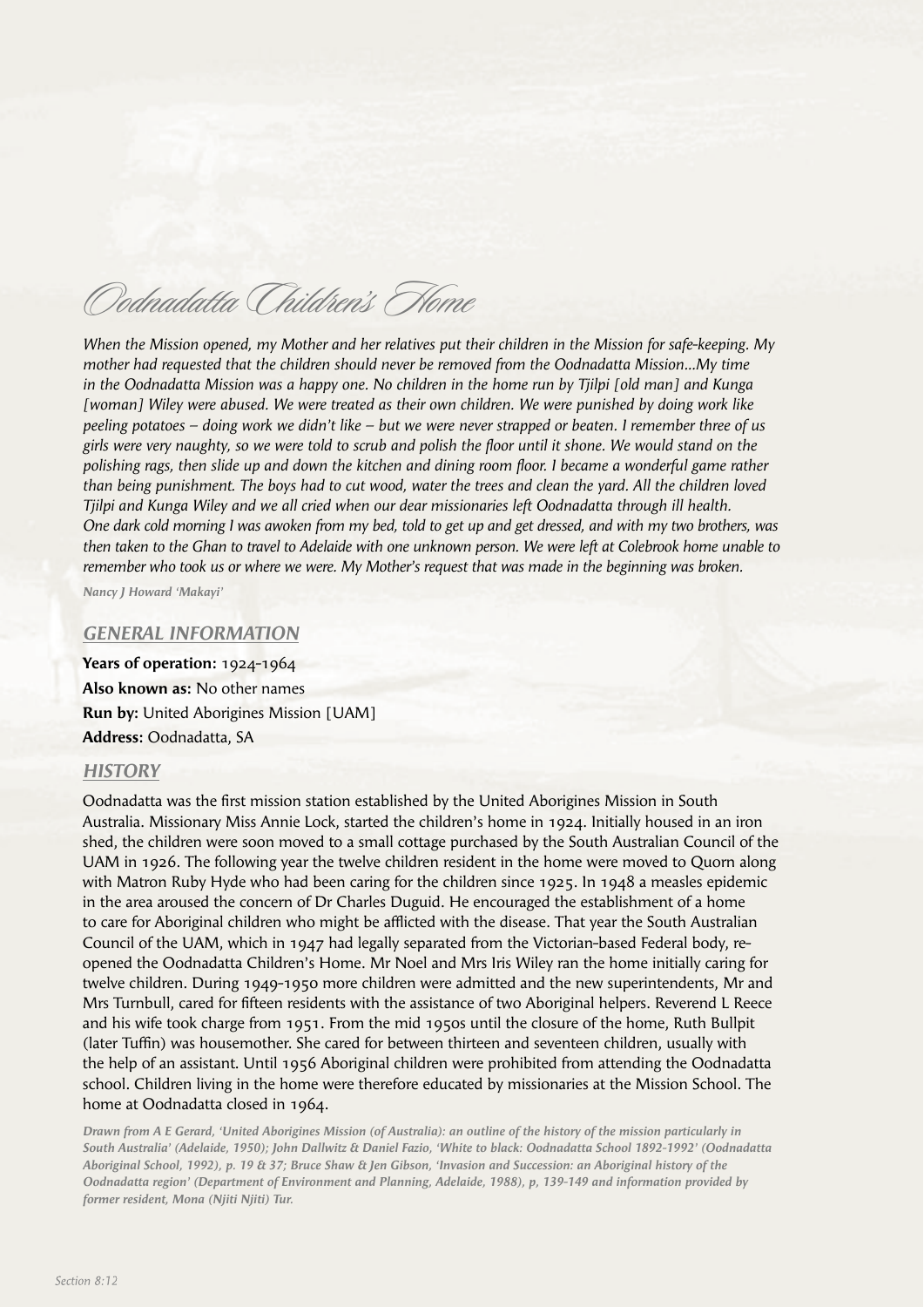# *THE RECORDS*

- United Aborigines Mission Archives, Melbourne
- National Library of Australia

## *ADMISSION RECORDS - UNITED ABORIGINES MISSION ARCHIVES*

## **Admission register**

- **Archive reference** None available
- **Title** *Admissions and Discharges.* (Note: Name of home not included in title. Home was identified through entries)
- **•** Date range  $1948-1963$
- **Appearance** Small, handwritten exercise book.
- <sup>l</sup> **Contents** One page for each child's entry. Entries include: (1) Name, (2) Admission date, (3) Relatives, (4) From, (5) Parents' names, (6) Discharged. Some entries provide additional information about health, hospital admissions, vaccinations, holidays, and background notes on parents or on child's situation.
- **Notes on contents** Book includes a number of loose papers relating to various children. (2) Admission date sometimes includes from where admitted. (3) Relatives: 'Orphan' is sometimes entered here. Comments about Aboriginal descent, such as [sic] 'half-caste' or [sic] 'full blood' are sometimes included here. (6) Discharged: includes where discharged to.

## **OTHER RECORDS - United Aborigines Mission Archives**

## **Child endowment records**

- **Archive reference** Box A, Children and Aboriginal Reports, SA
- **•** Date range  $-1949$
- **Appearance** Four manila folders with a number of types of claim form for child endowment and other related documents.
- **Contents** Records concern children in all UAM homes, including Oodnadatta. Child Endowment Admission and Discharge forms for Oodnadatta only include the name and age of the child and his/her admission and/or discharge date. One loose, undated sheet titled *Oodnadatta* gives a list of children in the Oodnadatta home.

#### **PHOTOGRAPHS - United Aborigines Mission Archives**

- **Archive reference** Box labelled *B, Finniss Springs, Colebrook, Nepabunna*
- **Date range** Unknown
- **Contents** A number of photograph albums and a collection of loose photographs. Some loose photographs relate to the Children's Home at Oodnadatta. Most photographs are undated.

# **PHOTOGRAPHS – State Library of SA**

The State Library holds a collection of 27 photographs relating to the UAM mission and children's home at Oodnadatta, held under the subject heading 'Oodnadatta Mission (S Aust)'. These are held within the 'Oodnadatta Collection' which comprises 304 images. Mission photographs date mostly from 1949 and were placed in the Mortlock Library by missionaries, Mr Noel and Mrs Iris Wiley. Photos of children and staff are included in the collection.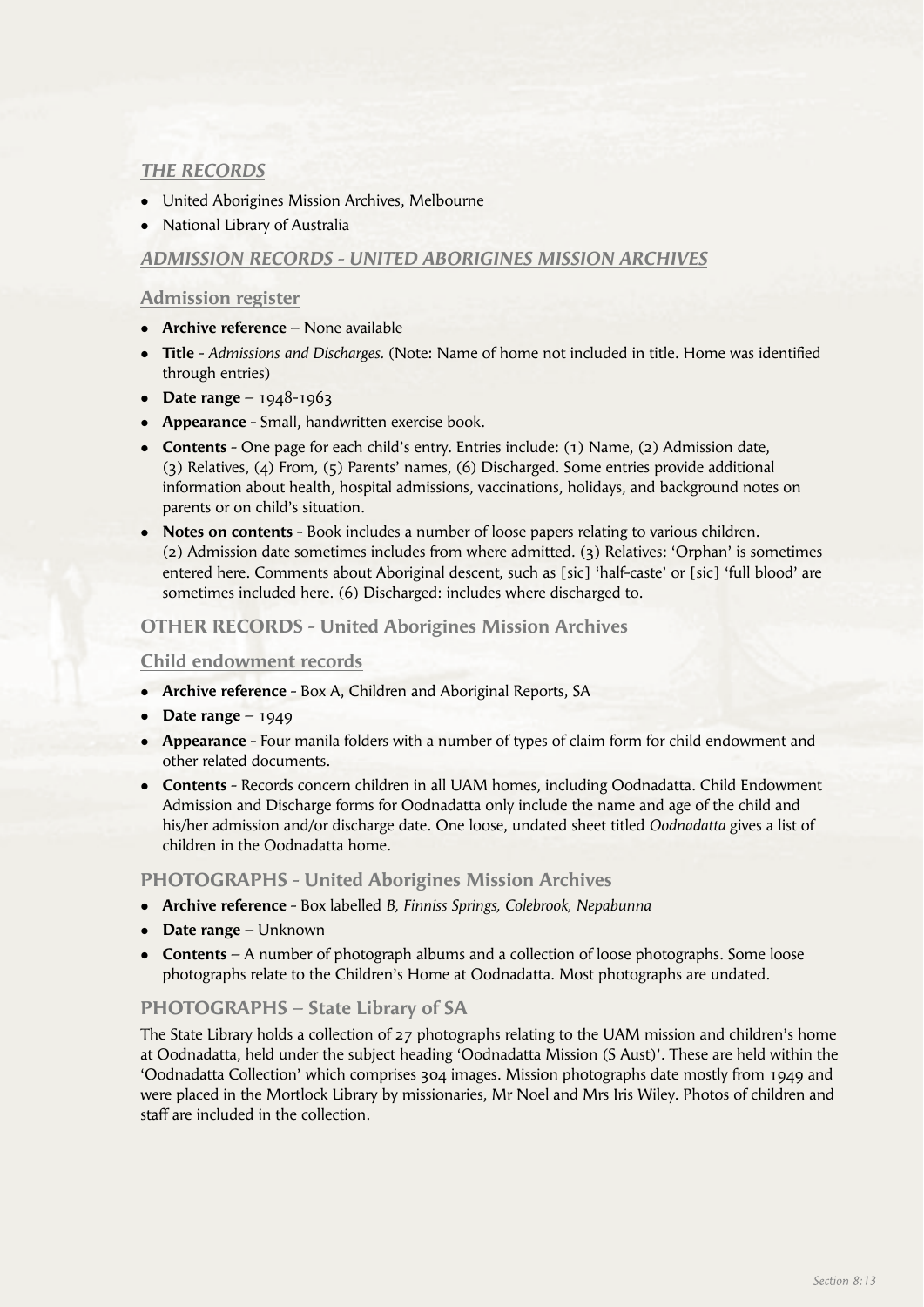## **ORAL HISTORY – National Library of Australia**

Interviews conducted for the Bringing Them Home Oral History project include some with former residents and staff of the Oodnadatta Children's Home. For example:

#### **Former residents:**

ORAL 5000/117: Interview with Irene James

ORAL TRC 5000/118: Interview with Kunyi (June-Anne) McInerney

ORAL TRC 5000/210: Interview with Clara Coulthard

ORAL TRC 5000/253: Interview with Ngitji Ngitji Tur (Mona Kennedy)

ORAL TRC 5000/286: Interview with Nancy Kemp-Howard

#### **Former staff:**

ORAL TRC 5000/130: Interview with Ruth Natar (daughter of Mr and Mrs Wiley)

ORAL TRC 5000/272: Interview with Isabel Goldsmith (nee Kotz)

## **Police Officer:**

ORAL TRC 5000/181: Interview with Bruce and Patricia Evans

Other interviews held in the National Library Oral History Collection may also concern Oodnadatta Home. Check the online catalogue, www.nla.gov.au, for details.

## **BOOKS**

John Dallwitz & Daniel Fazio, *White to Black: Oodnadatta School 1892-1992* (Oodnadatta Aboriginal School, 1992)

A E Gerard, *United Aborigines Mission (of Australia): an outline of the history of the mission particularly in South Australia* (Adelaide, 1950).

Bruce Shaw & Jen Gibson, *Invasion and Succession: an Aboriginal history of the Oodnadatta region*  (Department of Environment and Planning, Adelaide, 1988)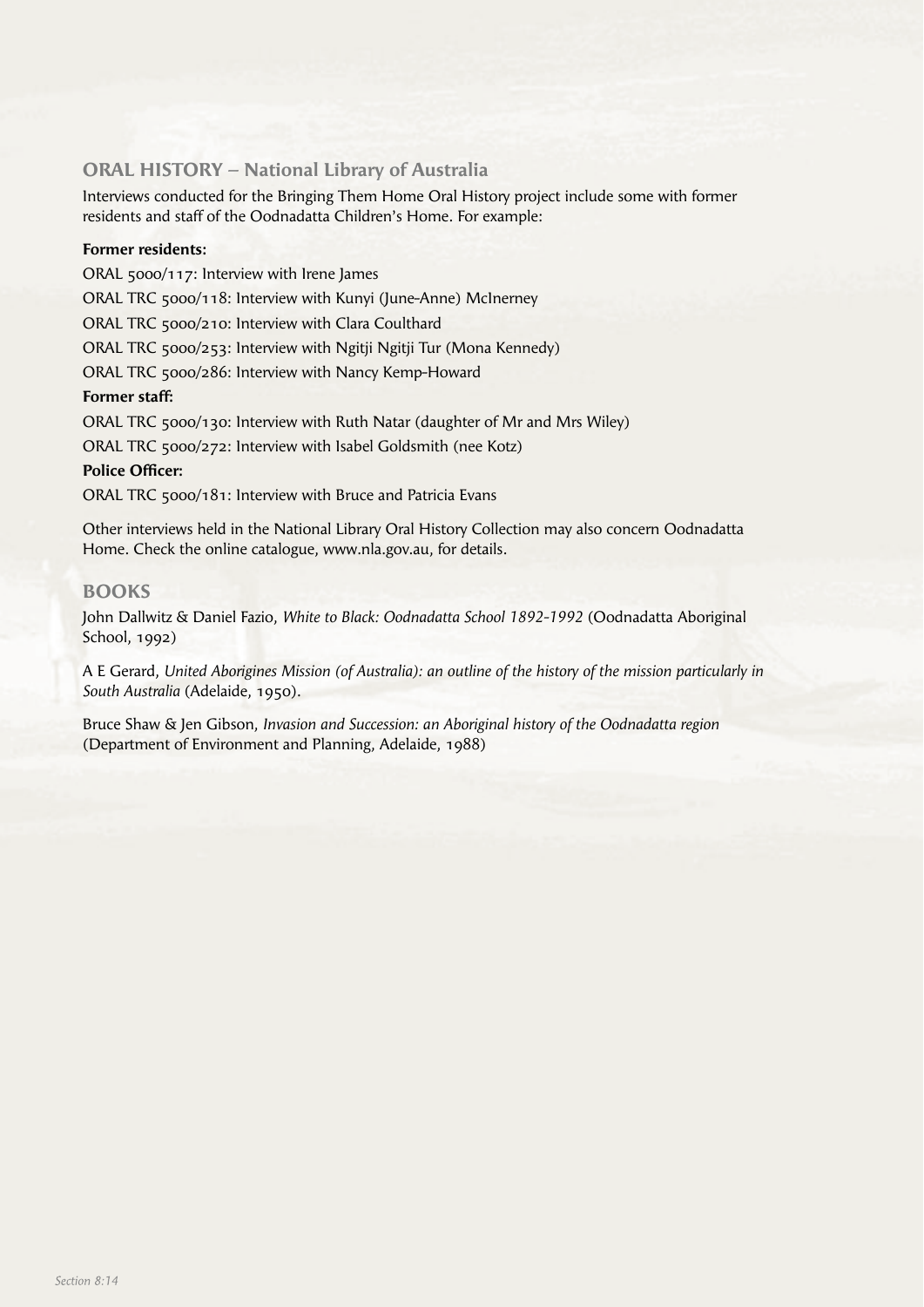Ooldea Mission Children's Dormitory

*The boys are short of blankets. The Boys' Dormitory is old but clean. The boys sleep on the floor, several together for warmth in cold weather, with two blankets covering several boys. There is a receptacle for urine in the middle of the room. The children have meals in this same room after it has been swept and cleaned in the morning. The girls' dormitory is a very nice room, with plenty of ventilation by louvre glass windows. There was no smell. It is very clean. The beds were nicely made. Most of the girls sleep on wire beds with two blankets (little enough in winter weather) one girl to a bed. 3 sleep on the floor (the floor would probably be warmer in winter). Several boys and 3 girls wet their beds at night. One of the girls is 12, and the other two younger. The girl of 12 was in the hiome when she was much younger. She was taken out by her people. On her return she continued to wet her bed. The children doing this may be deprived sometimes of cake, but are not otherwise punished.*

*From 'Visit to Ooldea by Professor JB Cleland accompanied by Mr NB Tindale of SA Museum', report dated 15/5/1951 in SRG 139/15 Reports of the Aborigines Friends Association, 1925-1962. State Library of SA*

#### *GENERAL INFORMATION*

**Years of operation:** 1938-1952 **Also known as:** No other names **Run by:** United Aborigines Mission [UAM], South Australian Council **Address:** Ooldea, Nullabor Plain, 270 km eat of SA-WA border

#### *HISTORY*

In 1933, missionary Annie Lock arrived at Ooldea Soak with a companion, Miss Marshall. Together they set up a mission, four miles from the Ooldea railway siding. In 1938 two thousand square miles (5200km) of country surrounding Ooldea Soak was made a government reserve. From this time the mission, run by the United Aborigines Mission [UAM] , rapidly developed. Among other structures, a children's home was built consisting of two dormitories, one for boys and one for girls. This home could accommodate up to sixty children. By 1944 there were 44 children in the home. That year a new dormitory was added to house the girls. This was followed by a dining room, kitchen and hospital.

In 1951, when Professor JB Cleland of the University of Adelaide's Board for Anthropological Research visited the area, there were 31 boys and 24 girls in the dormitories. He reported that the children in the home received 'three good meals a day as well as clothing and housing'. He also wrote that Mr Harrie Green, the Mission Superintendent produced regular returns to his head office providing the names of all the children in the Home and noting new arrivals and departures.

In 1952, an internal dispute within the UAM led to a split between the Federal body which was based in Victoria and the South Australian Council. This schism resulted in the closure of the mission at Ooldea because all of the staff who were loyal to the Federal body moved out. This situation coincided with preparations for British nuclear testing north of Ooldea, at Maralinga. As as result, Lutheran missionaries from Koonibba were summoned to Ooldea to assist all the Aboriginal people there, including the children in the home, to move to the government's reserve, and new Lutheran mission, at Yalata.

*Drawn from Christobel Mattingley & Ken Hampton, 'Survival in our own land: 'Aboriginal' experiences in 'South Australia' since*  1836', (Wakefield Press, Adelaide 1988), p. 235-246 and 'Visit to Ooldea by Professor JB Cleland accompanied by Mr NB Tindale of *SA Museum', report dated 15/5/1951 in SRG 139/15 Reports of the Aborigines Friends Association, 1925-1962. State Library of SA.*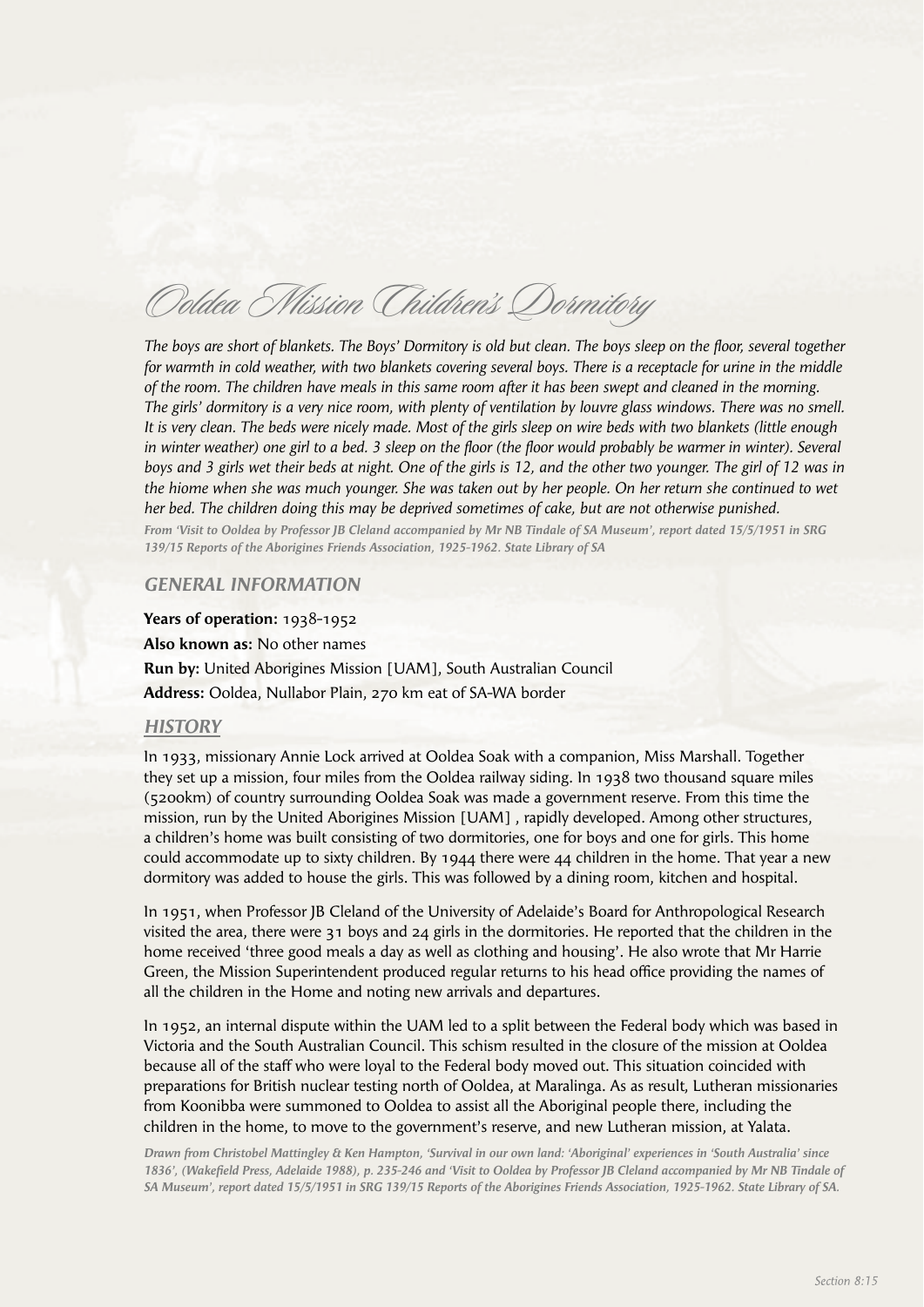# *THE RECORDS*

- United Aborigines Mission Archives
- State Library of SA

# **ADMISSION RECORDS**

No admission records yet located.

## **OTHER RECORDS – United Aborigines Mission Archives**

The United Aborigines Mission Archives holds some records relating to Ooldea Mission, including correspondence and reports which may contain references to the children's home. These records have not yet been sighted.

**OTHER RECORDS – State Library of SA**

- **•** Archive reference SRG 139/15
- <sup>l</sup> **Title** *Records of the Aborigines Friends Association/Reports*
- **•** Date range 1925-1962, 1976
- **Contents** Reports of visits to institutions, northern areas and missions. This includes some reports on visits to Ooldea.

## **BOOKS**

Christobel Mattingley & Ken Hampton, *Survival in our own land: 'Aboriginal' experiences in 'South*  Australia' since 1836, (Wakefield Press, Adelaide 1988)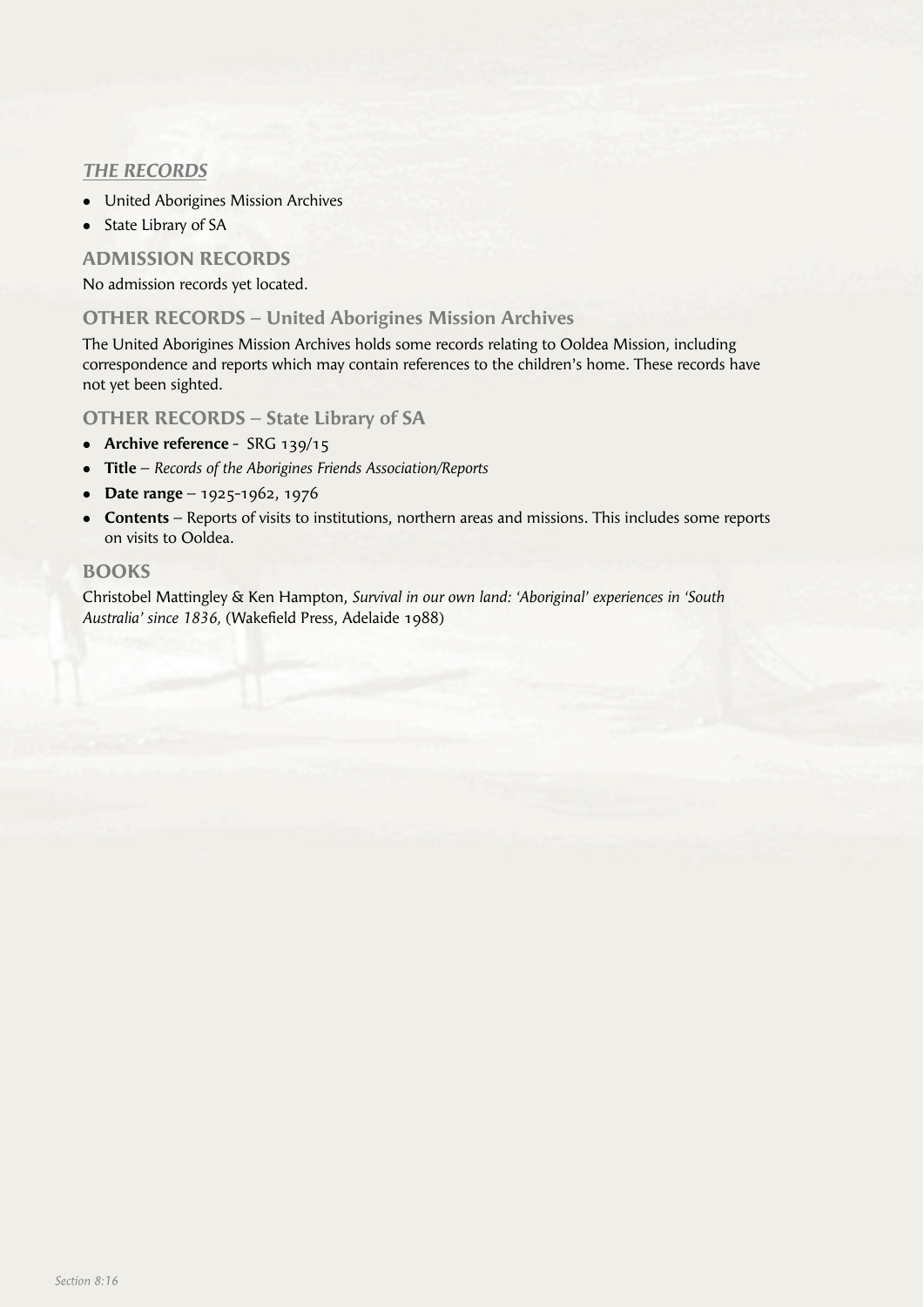Tanderra Girls Home

*I recall quite vividly the day I left home (1956) for the fi rst time to travel to Adelaide. We lived on a small sheep grazing farm at a little place on the West Coast with a big name called Nunji Kompita. The only mode of transport in those days was by train to Port Lincoln and then by passenger ship to Adelaide. My eldest brother took me as my father was working.* 

*I remember walking down the gang plank and Sister Hyde was on the wharf to meet us. I was so excited to* 



*Former Tanderra Home, Parkside 2005 Courtesy Kay Goodman-Dodd*

see Adelaide. When we arrived at Tanderra, there was already two girls there, I was the third. My first year *was doing grade 7 at Parkside Primary School and the other 3 years was attending Unley Girls Technical High School with the other girls who came to stay. There were happy time we spent there, we attended Church on Sundays and joined a local netball club which we all enjoyed playing… I will always remember the wonderful years I spent at Tanderra with no regrets.*

*Elizabeth (Lawrie) Larkins*

*I consider myself one of the fortunate ones as I was actually asked if I would like to come to Adelaide from Raukkan for further education. I arrived at Tanderra, Parkside accompanied by my mother and Veronica Brodie nee Wilson. I was very nervous because I had never left my mother's side before. Veronica like me was given a chance to make something of our lives. When we arrived at Tanderra Sisters Hyde and Rutter met us at the door and introduced us to the other girls. If I am asked to discuss my stay at Tanderra, which turned out to be nearly three years, I would have to say I felt very much protected, sheltered and given a wonderful opportunity to learn more. My memories are of having lots of fun, if you can imagine seven to ten teenage girls living together and some of the pranks we got up to…I would like to be able to say to Sister Hyde and Rutter, 'Thank you very much and God Bless you both, you raised so many talented and good people'.*

*Pam Keefe (nee Dodd)*

## *GENERAL INFORMATION*

**Years of operation:** 1952-1973 **Also known as:** No other names **Run by:** United Aborigines Mission [UAM], South Australian Council **Address:** 221 Henley Beach Road, Torrensville 4 Stamford Street, Parkside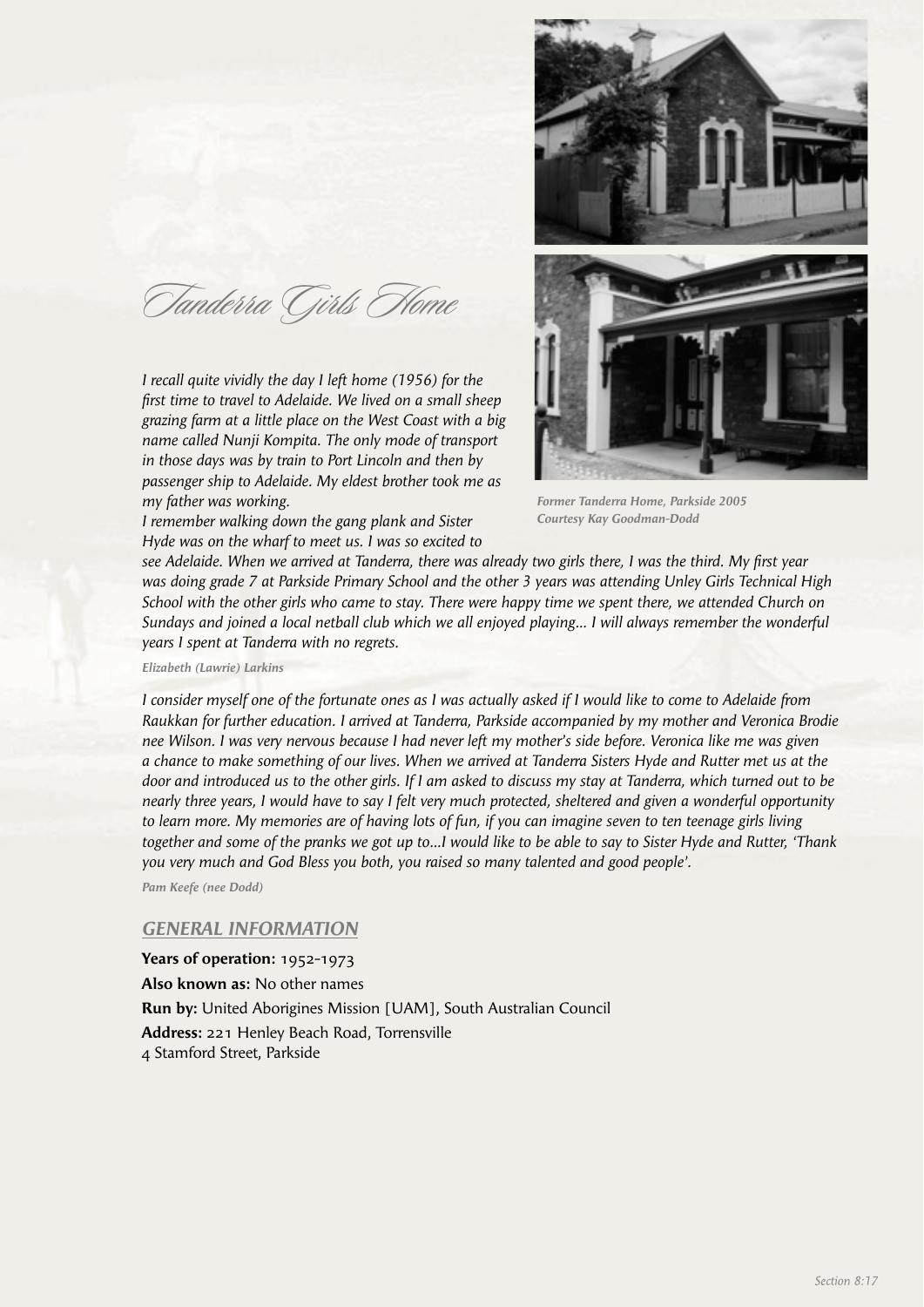# *HISTORY*

This hostel for Aboriginal girls was opened in 1952 by Sister Ruby Hyde and Sister Rutter, former matrons of Colebrook Home at Quorn and Eden Hills. It was established because many of the older working girls who had left Colebrook Home turned to the two sisters for assistance and often stayed with them in their own home. Realising the need for a hostel for such girls, the two sisters arranged for the purchase of a building at Parkside. Prior to the establishment of the home, Sisters Hyde and Rutter, along with other UAM missionaries, had split from the Victorian based Federal body of the UAM. Tanderra was maintained by the legally separate South Australian Council of the UAM.

Sisters Hyde and Rutter ran Tanderra until 1963 when Mr Noel and Mrs Iris Wiley, who had been missionaries at Oodnadatta in the 1950s, took over for eighteen months. After the Wiley's left the home was run by Mr and Mrs Gronow until its closure. In its last years Tanderra moved to a new location at Torrensville. When the home closed, the remaining girls moved to a hostel in Norwood.

*Drawn from information provided by Ruth Natar (nee Wiley)*

## **THE RECORDS**

- United Aborigines Mission Archives, Melbourne
- National Library of Australia

## **ADMISSION RECORDS - United Aborigines Mission Archives**

#### **Admission register**

- **Archive reference** None available
- **•** Title *Register Jan 1964*
- **•** Date range 1964-1973
- <sup>l</sup> **Appearance** Small exercise book with *Tanderra Girls' Home* written on inside cover.
- **Contents** Each left hand page gives name of a girl, birth date and notes on the following subjects: (1) Schooling- including some reports, (2) Holidays, (3) Behaviour, (4) Admission and Discharge dates, (5) Information about parents, (6) Health and hospital admissions, (7) Studies and commencing work, (8) Religion, (9) Previous homes transferred from, (10) Incidents (such as absconding from the home), (11) Pregnancy and birth of children.
- **Notes on contents** Entries for each girl are different. Later entries are less detailed. Back pages of register provide details about the girls' daily routine and a list of rules and three pages comprising lists of names of some girls with admission and discharge dates.

#### *OTHER RECORDS*

No other records have been located.

#### *BOOKS*

Veronica Brodie, My side of the bridge: the life story of Veronica Brodie as told to Mary-Anne Gale (Wakefield Press, Adelaide, 2002)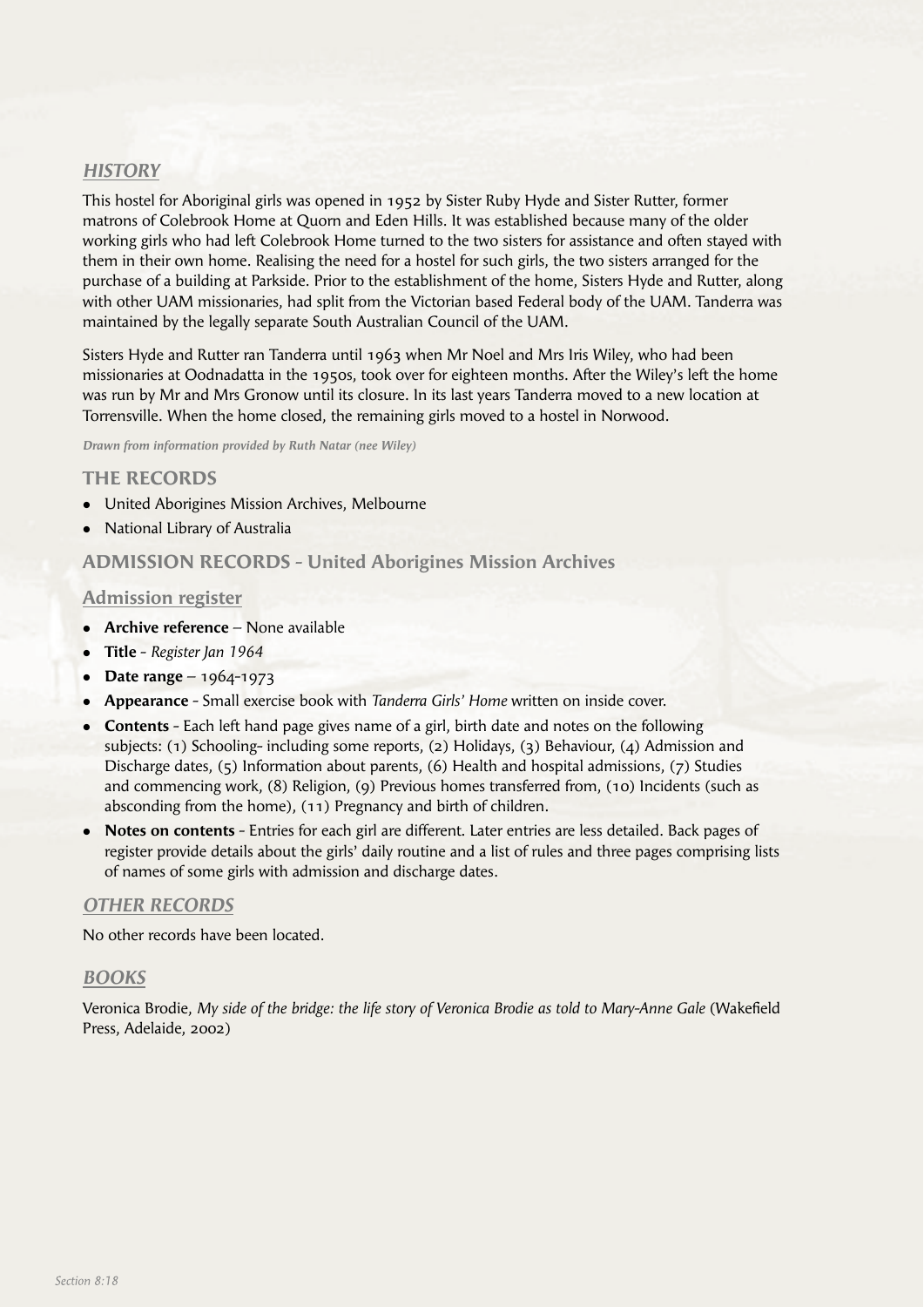# *ACCESS TO RECORDS OF HOMES RUN BY THE UNITED ABORIGINES MISSION*

# **UNITED ABORIGINES MISSION ARCHIVES**

#### **Access conditions**

To make an enquiry with regard to personal records which may be held by the UAM Archives, you will need to fill out a form entitled 'Request for details of personal information held by the United Aborigines Mission'. This form requires the provision of personal details and as much information as possible with regard to the home in which they were resident. Dates of admission and discharge are also required. The UAM will search records free of charge subject to the researcher signing the following agreement, included on the form:

- 1. That the UAM has no obligation to ensure that any information which it has in its records is found;
- 2. That you release UAM from any action, suit, claim or demand in respect of any act or omission of UAM and its servants and agents in respect of the subject of your inquiry.

#### **Contact:** Archives UAM

PO Box 1071, Doncaster East, Victoria 3109 **Telephone:** (03) 9841 6029 or (03) 9841 6029 **Fax:** (03) 9841 6033 **Email:** cjones@uam.org.au **Location:** 23 Pine Way, Doncaster East, Victoria 3109 **Website:** www.uam.org.au **Opening hours:** By appointment **Fees:** No access charges for individual research on signing of the agreement.

**COLEBROOK** *TJI TJI TJUTA*

**Contact:** Colebrook *Tji Tji Tjuta* C/o Doris Kartinyeri

103 Valiant Rd, Holden Hill, SA 5088

## **STATE LIBRARY OF SOUTH AUSTRALIA**

## **Access conditions**

Researchers can have access to documents and photographs held at the State Library on presenting their Readers Ticket. The ticket is available from the Somerville Reading Room. Records must be read in the Reading Room at the Library. The State Library of South Australia has signed a Memorandum of Understanding with SA Link-Up.

**Contact:** Research Services, State Library of SA GPO Box 419, Adelaide, SA 5001 **Telephone:** (08) 8207 7200 Country callers: 1800 182 013 **Fax:** (08) 8207 7247 Location: North Terrace, Adelaide, SA 5000 **Website:** www.slsa.sa.gov.au